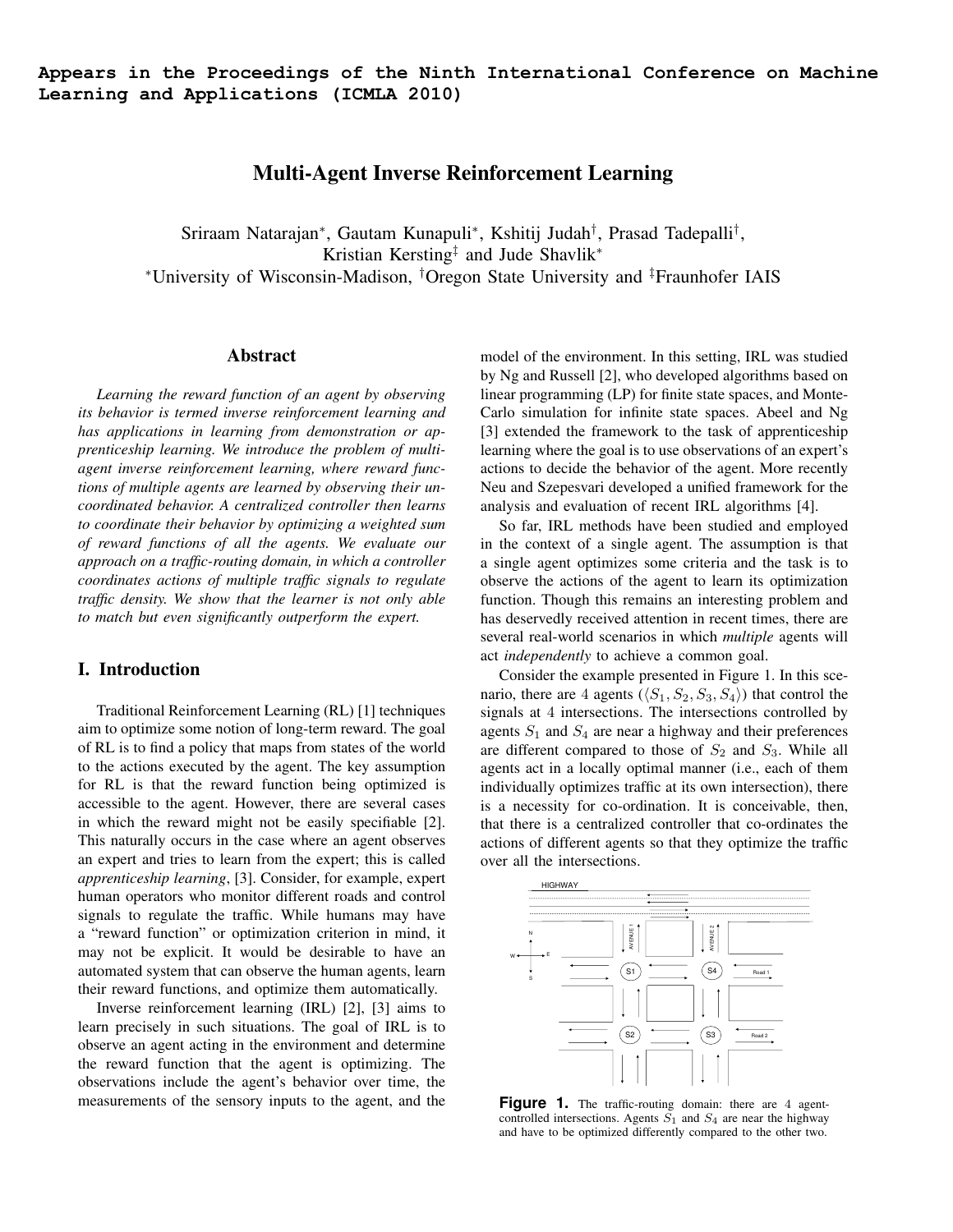We consider learning from situations similar to the scenario discussed above, which poses a significant challenge in the IRL setting. To see this, consider first, a straightforward solution: observe each agent individually and learn the reward functions for each independently. This is not always a good solution as the optimal behavior of one agent may be suboptimal for another. Yet another challenge is that we may never be able to observe the actions of the centralized controller directly but only the actions of the individual agents. Finally, considering the cross-product of the state and action spaces of the individual agents can lead to a prohibitively large space.

The goal of this work is observe the individual agents, learn the reward functions of all the agents, and then control the agents' policies in such a way as to optimize their *joint reward*. We consider weighting these agents, where some agent's policies are better optimized than others. For example, signals  $S_1$  and  $S_4$  are near a highway and the traffic entering (leaving) these two signals from (to) the highway needs to optimized, keeping into account that traffic densities on highways are higher than surface streets. Our framework provides a natural way of incorporating such differences as weights of individual agents.

This paper makes two key contributions: first, we consider the IRL problem in the presence of multiple agents that co-ordinate to achieve a common goal. More precisely, we assume that it is possible to observe multiple agents for a significant period of time and that there exists a centralized mediator who controls the policies of the individual agents, so that the (weighted) sum of the individual rewards are maximized. The goal is to determine the individual reward functions of the agents thus learning the reward function of the centralized controller.

The second contribution is the evaluation of the algorithms on a transportation domain where there are multiple traffic signals that co-ordinate through a centralized mediator. Given trajectories of the policies of different agents, we demonstrate that our algorithm learns a reward function that can imitate and improve upon the expert policy greatly. A minor yet novel contribution is the consideration of average-reward setting [5] for IRL. We formalize the derivation of IRL algorithm when the agents aim to maximize the average reward. It has been shown that average reward RL is more effective in many tasks where discounting can yield to myopic policies and hence a formal algorithm for inverse average-reward RL is crucial in solving several problems.

### II. Average-Reward RL

An MDP is described by a set of discrete states *S*, a set of actions *A*, a reward function  $r_s(a)$  that describes the expected immediate reward of action *a* in state *s*, and a state transition function  $p_{ss}^a$  that describes the transition

probability from state *s* to state *s ′* under action *a*. A policy,  $\pi$ , is defined as a mapping from states to actions, and specifies what action to execute in each state. An optimal solution in the average reward setting is the policy that maximizes the expected long-term average reward per step from every state. Unlike in discounted learning, the utility of the reward here is the same for an agent regardless of when it is received.

The Bellman equation for average reward reinforcement learning, for a fixed policy  $\pi : S \to A$  is:

$$
V^{\pi}(s) = r_s(\pi(s)) + \sum_{s'} P_{ss'}^{\pi(s)} V^{\pi}(s') - \rho, \qquad (1)
$$

where  $\rho$  is the average reward per time step of the policy *π*. Under reasonable conditions on the MDP structure and the policy,  $\rho$  is constant over the entire state-space. The value function specifies that if the agent moves from the state *s* to the next state  $s'$  by executing an action  $a$ , it has gained an immediate reward of  $r<sub>s</sub>(a)$  instead of the average reward  $\rho$ . The difference between  $r_s(a)$  and  $\rho$  is called the *average-adjusted reward* of action *a* in state *s*.  $V^{\pi}(s)$  is called the bias or the value function of state *s* for policy  $\pi$  and represents the limit of the expected value of the total average-adjusted reward over the infinite horizon for starting from *s* and following *π*.

We use an average-reward version of Adaptive Real-Time Dynamic Programming (ARTDP) [6] called H-Learning for average-reward reinforcement learning [7]. The optimal policy chooses actions that maximize the right hand side of (1). Hence, H-learning also chooses greedy actions, which maximize the right hand side, substituting the current value function for the optimal one. It then updates the current value function as follows:

$$
h(s) \longleftarrow \max_{a} \left\{ r_s(a) - \rho + \sum_{s'=1}^{n} p_{ss'}(a) h(s') \right\}.
$$
 (2)

The state-transition models *p* and immediate rewards *r* are learned by updating their running averages. The average reward  $\rho$  is updated using the following equation over the greedy steps, where  $\alpha$  is a tunable parameter.

$$
\rho \longleftarrow \rho (1 - \alpha) + \alpha (r_s(a) - h(s) + h(s')). \tag{3}
$$

For the multi-agent case, we use vector-based reinforcement learning [8], [9]. Each agent is assumed to be a component and the central controller picks actions according to a weighted sum of the individual rewards. The rewards are divided into *M* types, where *M* is the number of agents. We associate a weight with each type, which represents the importance of that reward. Given a weight vector **w** and the MDP defined earlier, a new "weighted MDP" can be defined where each reward  $r_s^i(a)$  of type *i* is multiplied by the corresponding weight  $w_i$ . We call the average-reward per time step of the new weighted MDP for a policy, its *weighted gain*. The goal of multi-agent RL is to find a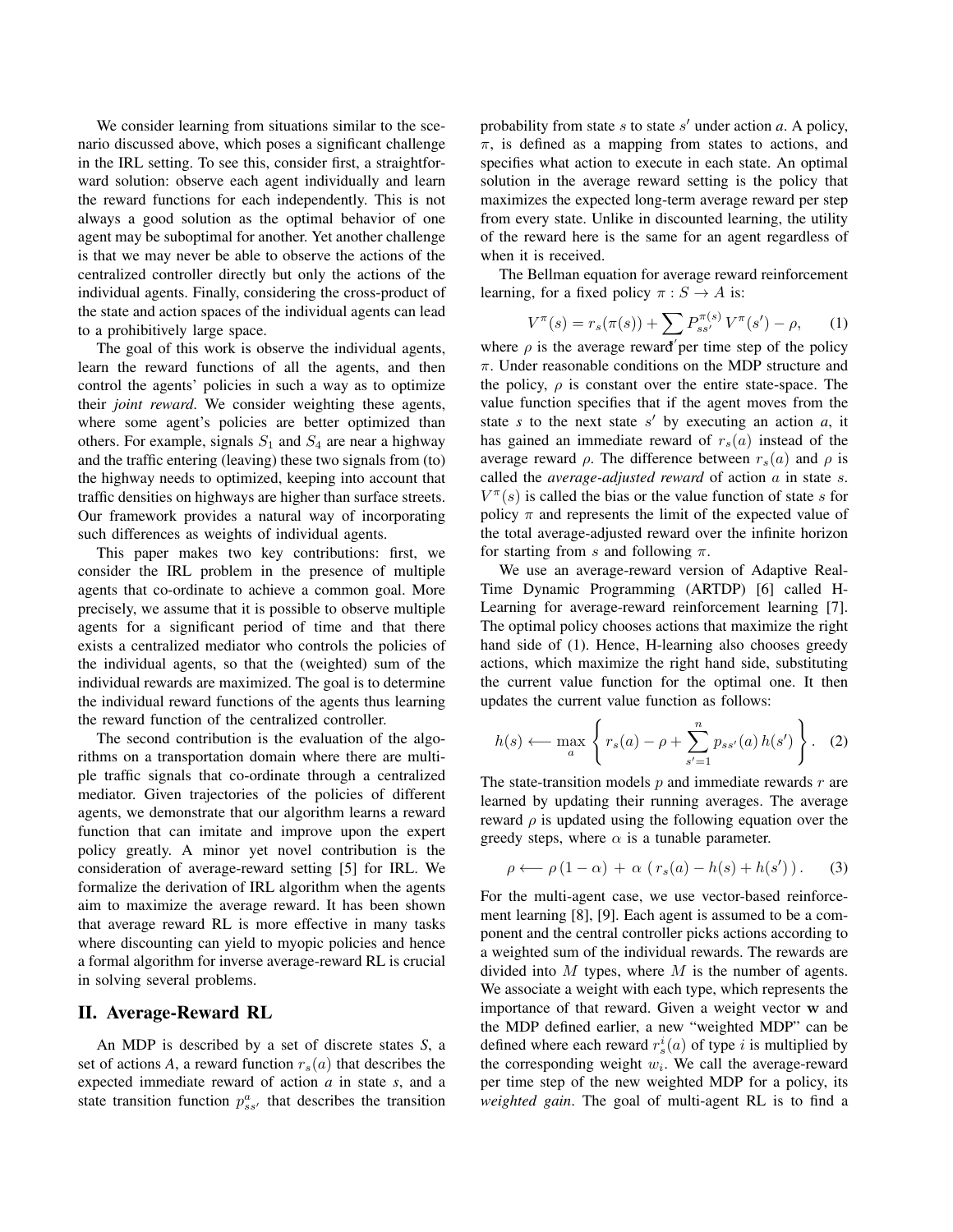policy for the central controller that optimizes the weighted gain. Since the transition probability models do not depend on the weights, they are not vectorized in H-Learning. The update equation for vector-based H-Learning is:

$$
\mathbf{h}(s) \longleftarrow \mathbf{r}^{a}(s) + \sum_{s'=1}^{n} p_{ss'}(a) \mathbf{h}(s') - \boldsymbol{\rho}, \qquad (4)
$$

where

$$
a = \arg \max_{a} \left\{ \mathbf{w} \cdot \left( \mathbf{r}^{a}(s) + \sum_{s'=1}^{n} p_{ss'}(a) \mathbf{h}(s') \right) \right\},
$$
  
and *a* is updated using

and  $\rho$  is updated using

$$
\boldsymbol{\rho} \longleftarrow \boldsymbol{\rho} \left( 1 - \alpha \right) + \alpha \left( \mathbf{r}^{a}(a) - \mathbf{h}(s) + \mathbf{h}(s') \right) \quad (6)
$$

## III. Multi-Agent Inverse Average Reward RL

The goal of inverse RL is to find a reward function that faithfully explains the observed behavior of the agent, or more specifically by observing a few trajectories. The inverse problem of learning from trajectories can most typically be setup using the Bellman equation (1) to obtain an optimization problem which can be solved for the reward function. As observed by Neu and Szepesvari [4], most IRL methods can be understood as minimizing a measure of distance between the reward function and the observed trajectories i.e., the goal is to determine a reward function such that the trajectories generated using this new reward function will be similar to the observed trajectories. We derive the algorithm in a manner similar to [2], but for the multi-agent case (vector-based inverse RL).

The Bellman equation for the value of a state, in ARL formalism, is given by (1) and, in the multi-agent case, becomes:

$$
\mathbf{v}_s^{\pi} = \mathbf{r}^{\pi}(s) + \sum_{s'} P_{ss'}^{\pi(s)} \mathbf{v}_{s'}^{\pi} - \boldsymbol{\rho}^{\pi}, \tag{7}
$$

where  $\mathbf{v}_s^{\pi}$  is the value vector of executing an action  $\pi(s)$ in the current state *s*. The central controller chooses the best action according to  $a' = \arg \max_a {\{\mathbf{w} \cdot \mathbf{q}_s^a\}}$ , where  $q_s^a$  is the value vector of executing an action *a* in state *s* and is equal to  $\mathbf{v}_s^{\pi}$  when  $\pi(s) = a$ . Note that the action *a* we denote here is the joint action over all the agents and is composed of individual actions. In the rest of the paper, we denote the action of the central controller as *a* and refers to the joint action over all the agents (which can be different individually). Let  $P_a$  represent the transition matrix corresponding to  $p_{ss'}^a \,\forall s, s'$ . Let  $\pi(s) = a_1$ . Rewriting (7) more compactly as  $(I - P_{a_1}) \mathbf{v}_s^{\pi} = \mathbf{r}^{\pi}(s) - \boldsymbol{\rho}^{\pi}$ , and we have:

$$
\mathbf{v}_s^{\pi} = (I - P_{a_1})^{-1} (\mathbf{r}^{\pi}(s) - \boldsymbol{\rho}^{\pi}).
$$
 (8)

In the equation above, *I* is the identity matrix. For the expert to choose action  $a_1$  over all other actions, the value of executing this action must be higher than the values of executing all the other actions. Consequently, we have, *∀* $a \in A \setminus a_1$ ,

$$
\mathbf{r}^{\pi}(s) + \sum_{s'} P_{ss'}^{a_1} \mathbf{v}_{s'}^{\pi} - \boldsymbol{\rho}^{\pi} \geq \mathbf{r}^{\pi}(s) + \sum_{s'} P_{ss'}^{a} \mathbf{v}_{s'}^{\pi} - \boldsymbol{\rho}^{\pi}
$$
\n(9)

Rewriting (9) as  $P_{a_1} \mathbf{v}_{s'}^{\pi} \geq P_a \mathbf{v}_{s'}^{\pi}$ ,

$$
(P_{a_1} - P_a) \mathbf{v}_{s'}^{\pi} \ge 0. \tag{10}
$$

Equation (10) gives the optimality conditions for the current action  $a_1$ . Combining (8) and (10) we get

$$
(P_{a_1} - P_a) (I - P_{a_1})^{-1} (\mathbf{r} - \boldsymbol{\rho}) \ge 0, \quad \forall a \in A \setminus a_1, (11)
$$

where,  $\mathbf{r} - \rho$  is the average adjusted vector. In the case where there are multiple agents (say *M* agents), we can replace this term with a weighted sum,

$$
\boldsymbol{\theta} = \sum_{i=1}^{M} (\mathbf{r}_i - \boldsymbol{\rho}_i) w_i = \sum_{i=1}^{M} \boldsymbol{\theta}_i w_i = \Theta \mathbf{w}, \qquad (12)
$$

where  $\theta_i$  denotes the average-adjusted reward due to the agents  $i = 1, \ldots, M$ , and the matrix  $\Theta$  collects all individual agent rewards as columns. The adjusted reward of the central controller is then, a weighted sum of the adjusted rewards of the individual agents indicated by the dot product. We now arrive at the following equation,

$$
(P_{a_1} - P_a) (I - P_{a_1})^{-1} \Theta \mathbf{w} \ge 0 \quad \forall a \in A \setminus a_1. \quad (13)
$$

Equation (13) is very similar to the discounted-reward condition derived in [2], the key differences being: first, in the our setting, there is no notion of a discount factor (*γ*), and second, the multi-agent case is vector based. We can now formalize a theorem for the multi-agent average reward case similar to the one presented in [2].

*Theorem 3.1:* Given a finite state space *S*, a set of actions  $a_1, \ldots, a_n$  and the transition probabilities  $P_a$ , an action  $a_i$  is optimal for the current state if and only if,  $\forall a \in A \setminus a_i$ , the average adjusted reward vector  $\theta$ , defined in (12), satisfies

$$
(P_{a_i} - P_a) (I - P_{a_i})^{-1} \Theta \mathbf{w} \ge 0 \quad \forall a \in A \setminus a_i. \quad (14)
$$

Note that we can obtain empirical estimates of *P<sup>a</sup>* for every action and  $\rho$  from observing the agent demonstrations i.e., the sample trajectories. From (13), it is clear that  $\theta_i = 0$ is a possible solution to the problem which corresponds to estimating the reward of each agent by setting  $\theta_i = \mathbf{r}_i$  –  $\rho_i = 0$ . This trivial solution is theoretically feasible but far from ideal as it does not allow the separation of one policy from another; this is due to the fact that all the policies can become optimal and all the actions in a particular state become equally important. From a practical point of view, the degenerate solution is not a useful solution in many domains. We now proceed to outline the formulation.

Since we are interested in discovering the reward function corresponding to the optimal policy, it would be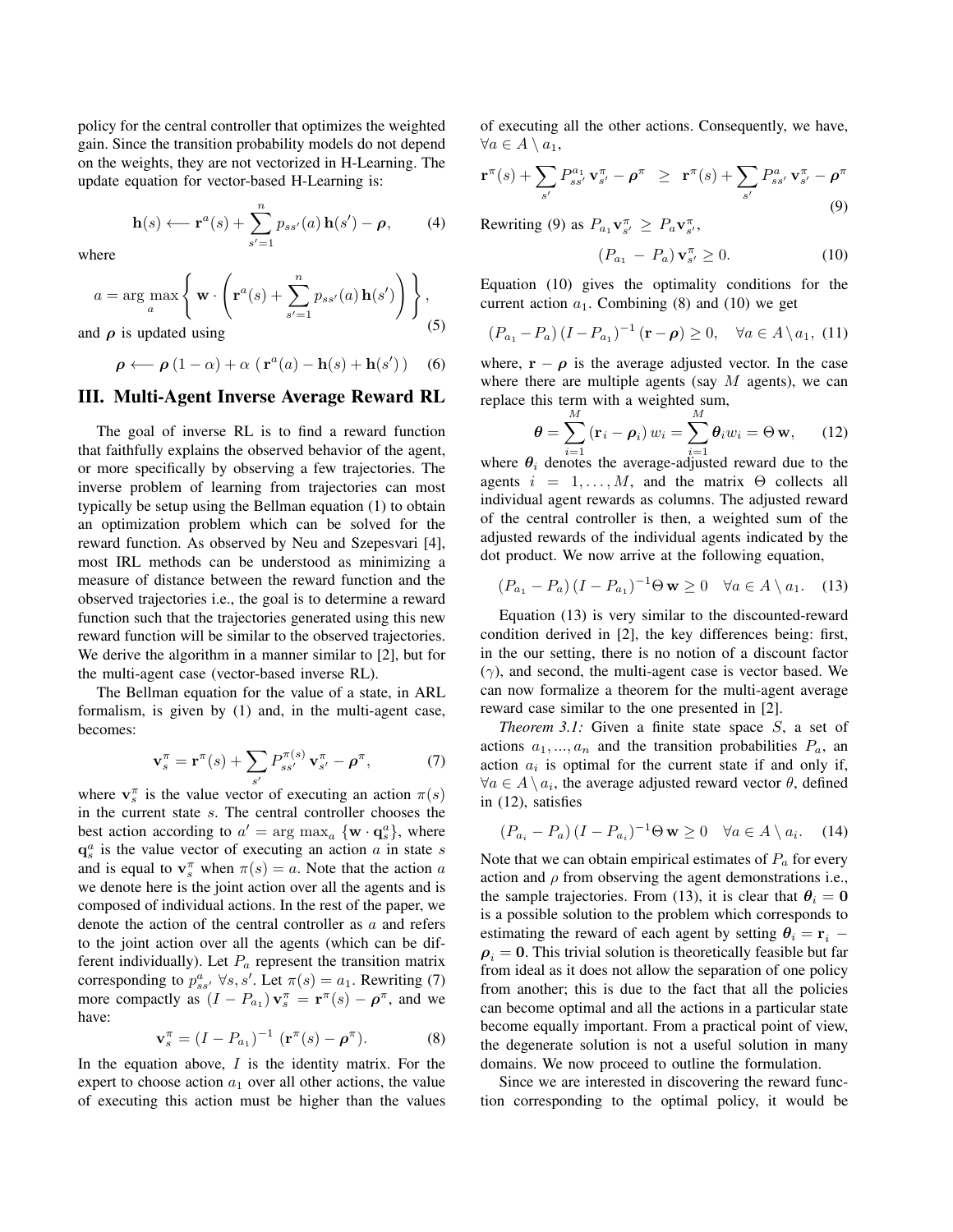reasonable to search for the reward function that satisfies (13) and maximizes

$$
\sum_{s \in S} \left( \mathbf{Q}^{\pi}(s, a_1) - \mathbf{Q}^{\pi}(s, a) \right), \ \forall a \in A \setminus a_1. \tag{15}
$$

where  $\mathbf{Q}^{\pi}(s, a)$  is the value vector corresponding to executing the action *a* in state *s*. The above equation seeks to maximize the difference between the value of executing the optimal and all the other actions over all the agents; a better objective would be to maximize the difference between the value of choosing the optimal and value of choosing the second-best action:

$$
\sum_{s \in S} \left( \mathbf{Q}^{\pi}(s, a_1) - \max_{a \in A \setminus a_1} \mathbf{Q}^{\pi}(s, a) \right). \tag{16}
$$

It is fairly straightforward to turn (16) into an optimization problem constrained by the characterization of optimal policies from Theorem 1. Like most inverse problems, the resulting optimization might be ill-posed resulting in many "optimal" solutions. Consequently, in addition to maximizing (16), we also minimize a scaled regularization term, typically some norm of the reward, *λ ∥θ∥*. The resulting problem is to

$$
\theta, \theta_1, ..., \theta_M \rightarrow \mathbb{R}
$$
\n
$$
\sum_{i=1}^N \min_{a \in A \setminus a_1} (P_{a_1}(i) - P_a(i))(I - P_{a_1})^{-1} \theta
$$
\n
$$
\text{s.t.} \quad (P_{a_1} - P_a)(I - P_{a_1})^{-1} \theta \ge 0, \forall a \in A \setminus a_1, (17)
$$
\n
$$
\theta = \sum_{i=1}^M \theta_i w_i,
$$
\n
$$
|\theta_i^j| < \theta_{\text{max}}, \forall i = 1, ..., M, j = 1, ..., N
$$

where *N* is the number of states,  $\theta_{\text{max}}$  is an upper bound on the value of the adjusted reward and  $P(i)$  is the *i*-th row of the probability matrix *P*. In (17), we do not specify the norm. As we show in our experiments, various reward regularizers yield optimal rewards with different properties. For instance, if the  $L_1$ -penalty is used, it enforces sparsity and only some of the  $\theta$  components will be non-zero resulting in the optimal reward being expressible by a sparse set of states.

If the number of components are very large, then we can sample a few states and ensure that the constraints are satisfied on those states. For instance, in [2], *k* Monte-Carlo trajectories under the policy  $\pi$  were created, and for each trajectory, the values were the average empirical estimates under  $\pi$ ; this allows us to maximize the difference between the observed value function and the true value function. But, in our domains, we were able to handle large state spaces without the need for sampling.

The formulation (17) contains the quadratic term  $\Theta$  **w**, and in its full general setting can lead to an optimization problem with quadratic constraints that can become highly intractable. We assume that each agent is weighted equally  $(w_i = 1/M)$  and hence (17) becomes either an *linear program* (LP) or a *quadratic program* (QP) depending on the regularization. Furthermore, if we assume an agentwise decomposition of the state-space (as is the case in our traffic-signal control domain), with a slightly different choice of objective, (17) decomposes into *M* separate optimization programs as shown below:

$$
\max_{\theta} \quad -\lambda \|\theta\| +
$$
\n
$$
\sum_{i=1}^{N} \min_{a \in A \setminus a_1} (P_{a_1}(i) - P_a(i))(I - P_{a_1})^{-1}\theta
$$
\ns. t. 
$$
(P_{a_1} - P_a)(I - P_{a_1})^{-1}\theta \ge 0, \ \forall a \in A \setminus a_1,
$$
\n
$$
|\theta_i| \le \theta_{\text{max}}, \ \forall i = 1, ..., N.
$$
\n(18)

An expert reader would deduce correctly that the single agent average reward inverse RL problem is a sub-case of our formulation. Note that while we can decompose the problem into several subproblems and solve them independently, there is no inherent assumption that the states and actions of the individual agents must be exactly similar. The only assumption is that the central controller's action can be decomposed into individual agent actions.

Some of the key features of the formulation:

(1) The formulation is similar to the one derived in [2]. This is a very nice property because it provides justification to the average reward setting by drawing similarities with the discounted setting. As we have mentioned earlier, while the discounted methods are widely popular due to their strong theoretical properties, average reward models have been shown useful in practice and reflects the fact that this work formulates the average-reward IRL problem based on the discounted setting.

(2) The formulation (18) is solved to obtain the adjusted reward, *θ*. Given trajectories, it is possible to estimate the average reward  $\hat{\rho}$  and then compute *r*, or just use the adjusted rewards  $\theta$  directly after learning to act optimally. Note that the probabilities can be estimated from the trajectories as well using maximum likelihood estimation over state-action values.

(3) Regularization allows us to control the properties of the learned rewards. Using an *L*<sup>1</sup> regularizer allows us to look for highly sparse rewards.  $L_{\infty}$  on the other hand allows for bounding the maximum adjusted rewards and forces the learner to look for discriminating rewards. Using both these norms in (18) leads to a LP. It is also possible to use an *L*<sup>2</sup> regularizer, which leads to a QP.

(4) For an *N* state problem,  $P_{a_1}$  is a  $N \times N$  probability matrix and each row sums to 1. Thus, the matrix  $I - P_{a_1}$ has rank of at most  $N-1$ , and is *never* invertible. One solution is to use unnormalized counts rather than probabilities but the matrix may become ill-conditioned.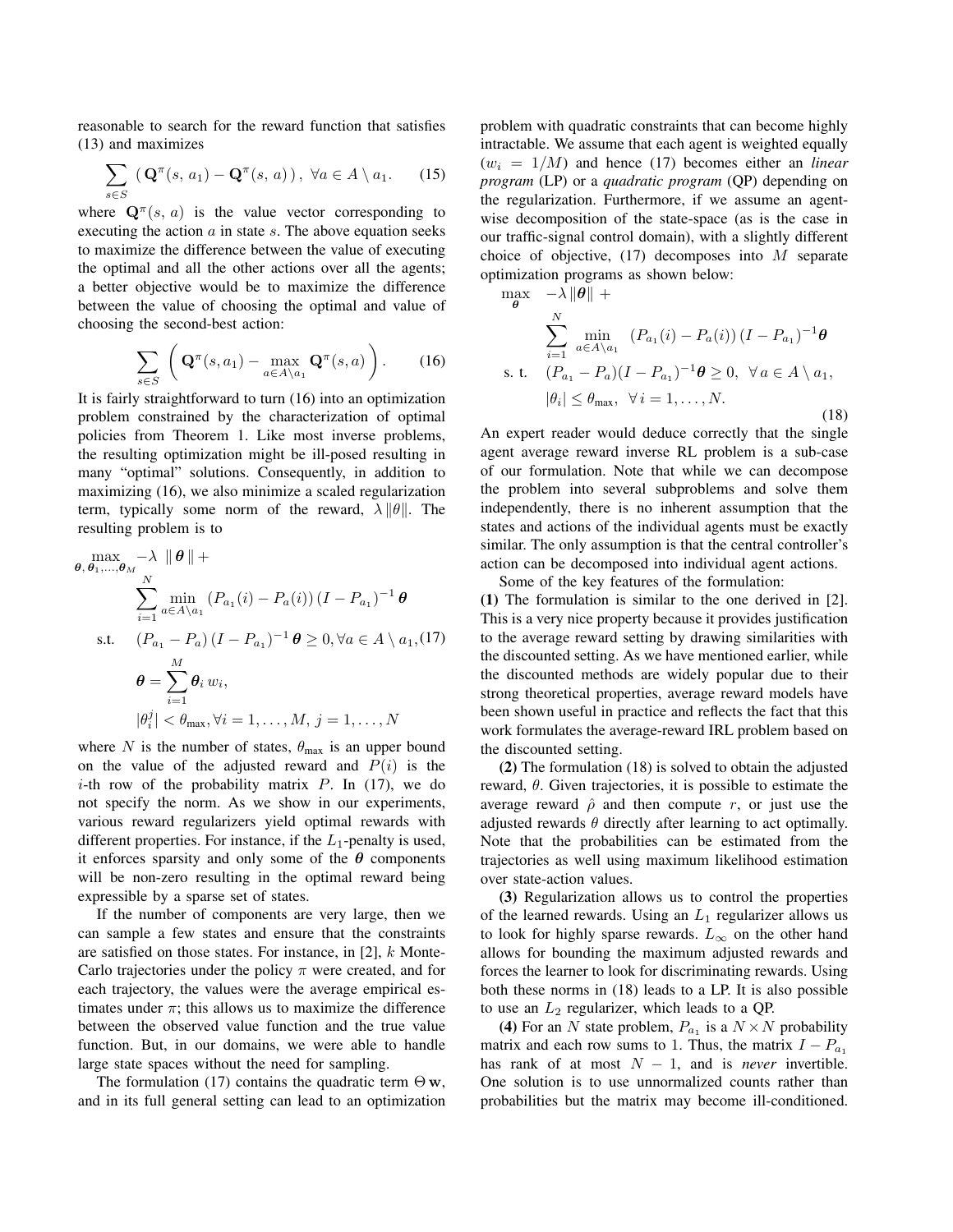Thus, in practice, we consider the matrix  $I - (1 - \epsilon)P$ , for some small  $\epsilon$  to improve conditioning. Note that  $1 - \epsilon$ should not be confused with the discount parameter  $(\gamma)$ used in the discounted reward setting. It is introduced to make the ill-posed inverse problem well-posed. The difference is further highlighted by the fact that  $\epsilon$  is *not used for action selection* once the rewards are learned.

## IV. Experiments

We designed and implemented a simulator for a traffic signal domain (Figure 1) in which there 4 intersections and each is an agent. Each agent controls the signals at that intersection. Each agent has 4 actions corresponding to the direction of the traffic that is allowed to move (that has the green). The possible directions are  $N - S$  (and  $S - N$ ,  $E - W$  (and  $W - E$ ), and 2 kinds of left turns :  $N - W$  and  $S - E$  turn green simultaneously while  $W - S$ and *E −N* turn green together. These signals are assumed to be mutually exclusive and the agent chooses 1 of these 4 configurations; the signal at that configuration remains green until the agent changes its action.

Cars are generated at random at different locations with random destinations. Each car is assumed to move at a constant speed along the shortest possible route to its destination. In this case, the car's shortest path is the one that minimizes the Manhattan distance between the source and the destination. The agents are present at the 4 intersections and control the signals as specified above. A centralized controller controls the actions taken by the different agents considering their requirements. The action of the centralized controller is observed by observing the actions of the different agents.

The state space of each agent is the density of cars *{low, medium, high}* that will be served if each of the above configuration turns green. Hence the size of the state space  $3<sup>4</sup>$  for each agent. The number of actions for each agent is 4 corresponding to the 4 configurations. It is clear that it is not possible to solve a single LP for all the agents together as the state space is exponential in the number of agents  $(3^{4^4} \approx 4 \times 10^7)$ . Fortunately, we can consider each agent separately and then learn the reward function for each of them, finally combining them in the central controller.

The expert policy is coded as a decision-list for each agent. An example (partial) policy is:

```
If Config1 = H, action = 1
else if Config4 = H, action = 4
else if Config1 = M, action = 1
else if Config2 = H, action = 2...
```
The policies were designed based on the traffic requirements. As can be seen from Figure 1, it is important for agents  $S_1$  and  $S_4$  to optimize the traffic to and from the highway. Hence for these two signals, Config1 (which corresponds to  $N - S$  or  $S - N$  direction) is of the utmost priority. With such policies, we generated about 15000 state-action pairs for each agent to solve the LP.

Results. We used different regularizers to solve the optimization problems. In addition, once the rewards were learned, we use the Boltzmann distribution over the values to obtain a smoother action selection function. As can be expected,  $L_1$  regularization results in sparse reward functions.  $L_{\infty}$ , on the other hand, tries to maximize the rewards for highly visited states and drives the negative weights lower. Thus, rewards computed using  $L_{\infty}$  were very discriminative between the states. *L*<sup>2</sup> aims to derive a smooth non-sparse function. Hence, most states end up having non-zero values and the difference between the rewards in different states is not as high when compared to other regularizers. This difference in reward functions for a few selected states are presented in Figure 2.

Figure 3 presents the fraction of states in which the learner's policy matches the expert's policy as a function of the number of training examples (number of *⟨state, action, nextState⟩* tuples). As the number of examples increases, the behavior of the learner becomes increasingly similar to the expert. But when the number of examples increase beyond 8000, the learner deviates away from the expert policy due to the fact that the learner actually improves upon the expert policy.

The overall goal is to minimize the traffic at intersections. Hence, we measured the traffic densities (averaged over 20 time-steps) and present the results in Figure 4. We used 16000 training examples as input and used  $L_1$  regularization for learning the reward functions. Once the rewards are learned, we used H-learning [7] with Boltzmann action selection mechanism. Initially the learner is very similar to the expert but it quickly learns to act optimally and minimizes the traffic congestion at the intersections. The expert being a decision-list always aims to optimize one intersection and hence allows the traffic to accumulate at the other signals. The learner, on the other hand, uses a distribution based on the values of different states and rotates the signals. As time increases, the number of vehicles at different signals increases drastically for the expert while remaining nearly constant for the learner. This experiment proves conclusively that the learner can not only imitate the expert, but also improve upon it.

The key reason why the learner outperforms the expert is that it explores using average reward RL to act in the environment. This exploration makes the policy optimize the expected returns, given the immediate rewards. Once the rewards are learned, the learner can try to find the best policy that the exploration allows, which can be better than the expert.The expert on the other hand does not perform exploration. These results clearly prove that the use of RL makes it possible to design a learner that performs optimally even when learning from a sub-optimal expert.